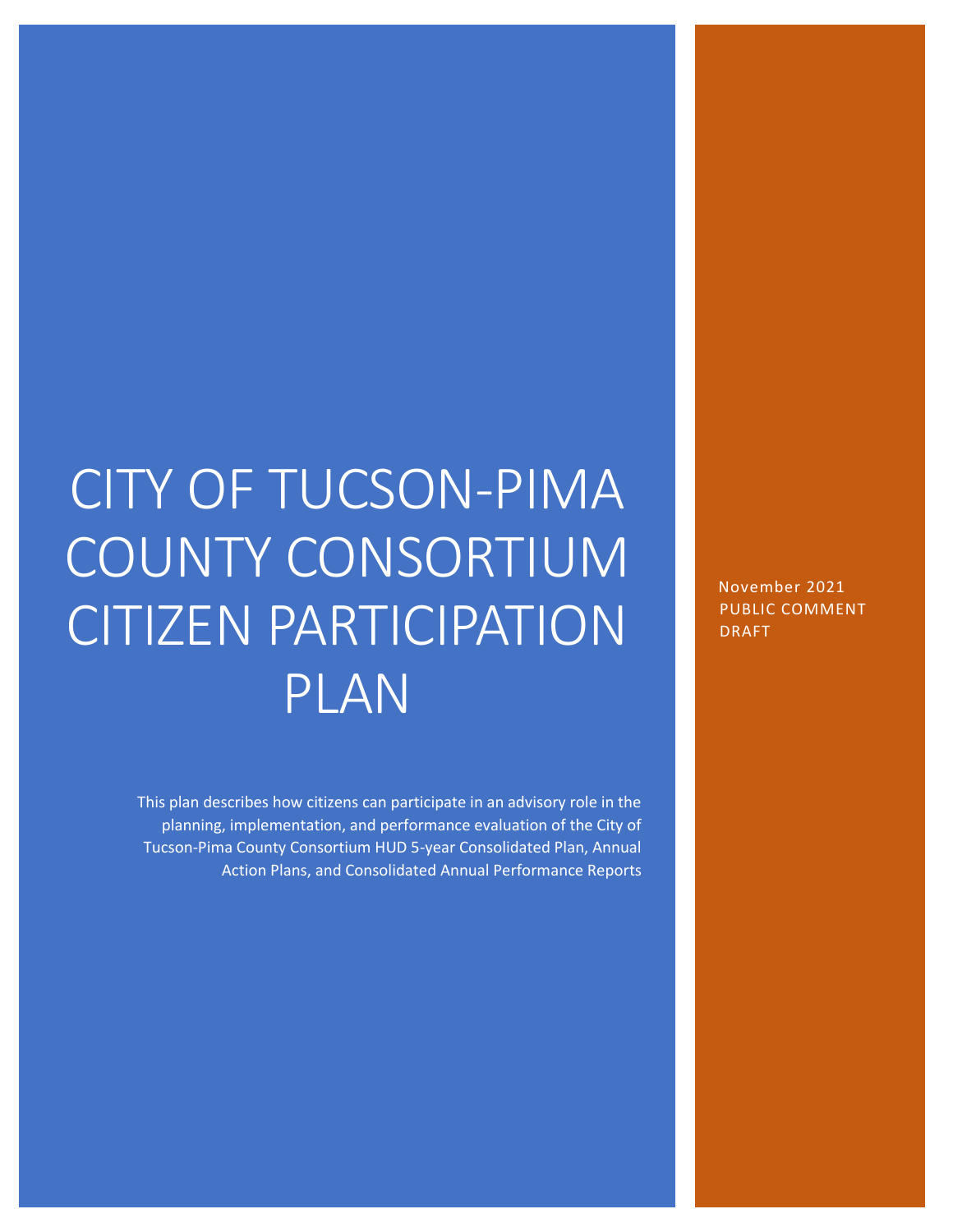# Table of Contents

| Accommodations for non-English Speaking Persons and/or Persons with Disabilities  2       |
|-------------------------------------------------------------------------------------------|
|                                                                                           |
| City of Tucson-Pima County Consortium 5-Year HUD Consolidated Plan  3                     |
|                                                                                           |
|                                                                                           |
|                                                                                           |
|                                                                                           |
|                                                                                           |
|                                                                                           |
|                                                                                           |
|                                                                                           |
|                                                                                           |
|                                                                                           |
|                                                                                           |
|                                                                                           |
|                                                                                           |
|                                                                                           |
| Criteria and Process for Substantial Amendments to the 5-year Consolidated Plan or Annual |
|                                                                                           |
|                                                                                           |
|                                                                                           |
|                                                                                           |
|                                                                                           |
|                                                                                           |
|                                                                                           |
|                                                                                           |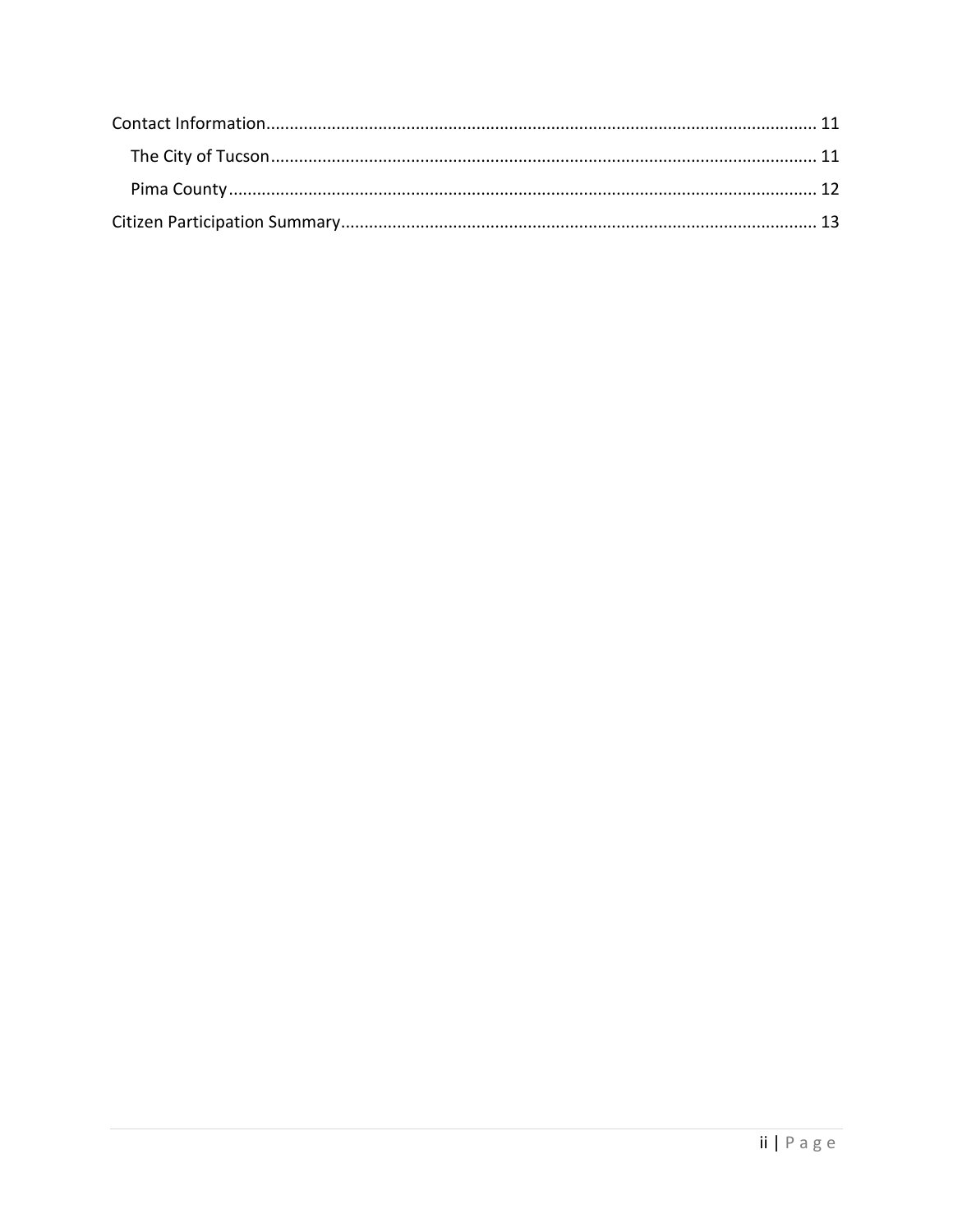#### <span id="page-3-0"></span>**INTRODUCTION**

This Citizen Participation Plan describes how the City of Tucson-Pima County consortium (consortium) and the City of Tucson and Pima County (consortium members) provide opportunities for and encourage citizens to participate in an advisory role in the development of and any revision or substantial amendment to the following documents required by the US Department of Housing and Urban Development Office of Community Planning and Development (HUD CPD):

- 1. The City of Tucson-Pima County Consortium 5-year HUD Consolidated Plan;
- 2. City of Tucson and Pima County HUD Annual Action Plans; and
- 3. City of Tucson and Pima County HUD Consolidated Annual Performance Reports (CAPER).

The City of Tucson and Pima County are committed to encouraging citizen participation in the planning, implementation, and performance evaluation of housing and community development programs funded by HUD CPD through the Consolidated Plan. HUD CPD housing and community development programs include the HOME Investment Partnerships Program (HOME), Community Development Block Grant Program (CDBG), Emergency Solutions Grant Program (ESG), and Housing Opportunities for Persons with AIDS Program (HOPWA).

#### <span id="page-3-1"></span>Citizen Participation Plan Adoption and Amendments

This Citizen Participation Plan (CPP) is adopted by the Tucson City Council and Pima County Board of Supervisors and may be amended as needed at any time during the Consolidated Plan period. If an amendment is necessary, the consortium will provide a public comment period and hold a public hearing. A public notice will be published in a newspaper of general circulation and posted on the consortium members' websites. The draft CPP will be available for public review and comment and adopted as described in the notice.

# **If you require an oral interpretation of this document in a language other than English or would like to request this plan in a format accessible to persons with disabilities, please call 520-791-4171.**

**Si require una interpretacion oral en un idioma que no sea ingles, por favor llame al 520-791-4171.**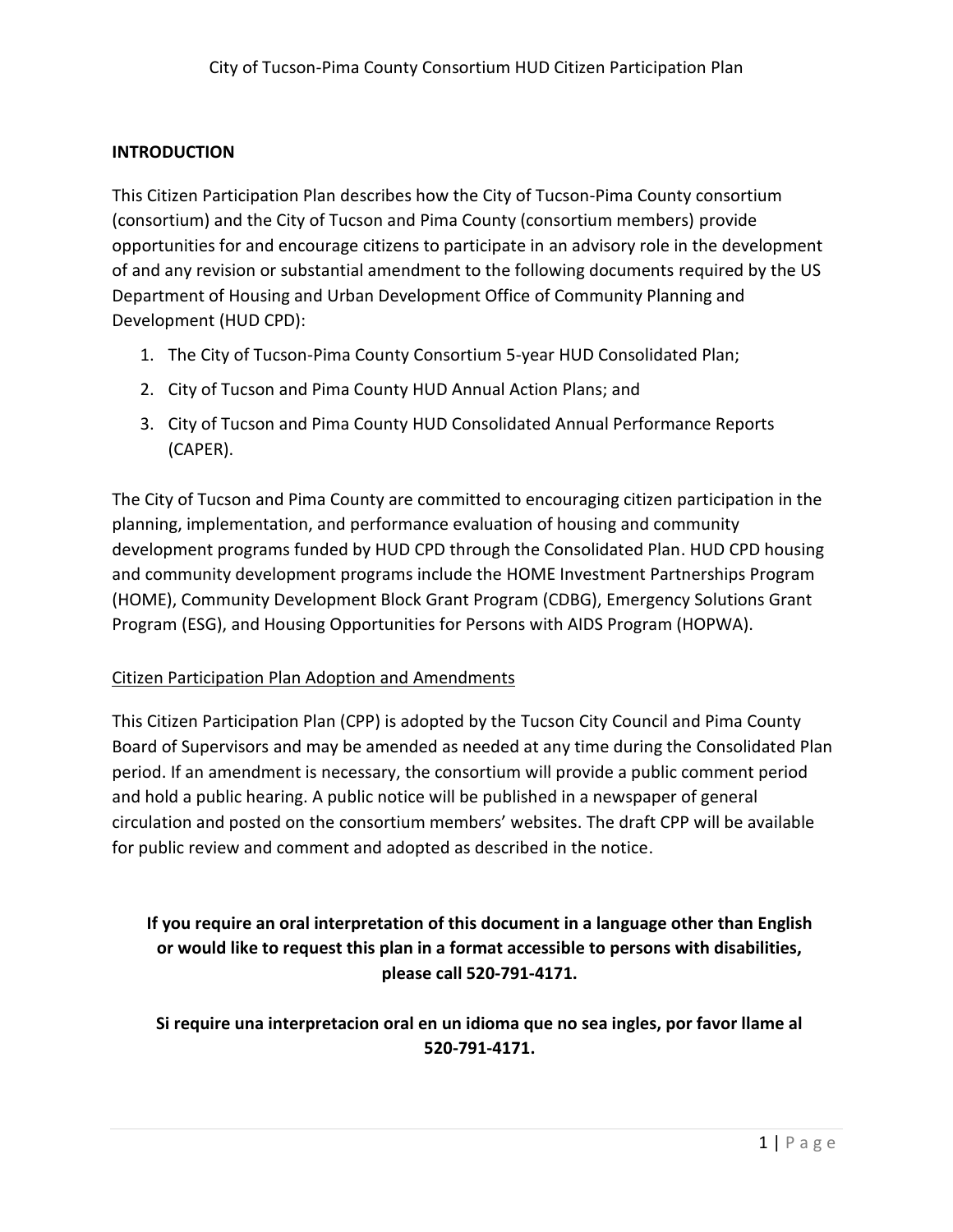#### <span id="page-4-0"></span>**ENCOURAGING CITIZEN PARTICIPATION**

The Citizen Participation Plan (CPP) is designed to offer opportunities for citizen participation through public meetings and hearings, public notices, and review of draft documents. In particular, the CPP seeks to encourage the involvement of:

- Low- and moderate-income persons, particularly those living in areas designated as a target area, revitalization area, or CDBG slum/blighted area, and in areas where federal funds are proposed to be used;
- Residents of predominantly low- and moderate-income areas where at least 51% of the residents have income below 80% of the area median income;
- Minorities;
- People with Limited English Proficiency;
- People with disabilities;
- People who are experiencing or at risk of homelessness; and
- Residents of public and other assisted housing developments, including any resident advisory boards, resident councils, and resident management corporations.

#### <span id="page-4-1"></span>Accommodations for non-English Speaking Persons and/or Persons with Disabilities

The City of Tucson Housing and Community Development Department Limited English Proficiency (LEP) Language Assistance Plan (LAP) guides the provision of accommodations for non-English speaking persons. The LAP is available at [https://www.tucsonaz.gov/hcd/plans.](https://www.tucsonaz.gov/hcd/plans) Pima County Community & Workforce Development staff LAP is available at [CWD Limited](https://webcms.pima.gov/UserFiles/Servers/Server_6/File/Community/CSET/Website/CWD%20Limited%20English%20Plan.pdf)  [English Plan.pdf \(pima.gov\).](https://webcms.pima.gov/UserFiles/Servers/Server_6/File/Community/CSET/Website/CWD%20Limited%20English%20Plan.pdf) At a minimum, a bilingual Spanish/English staff person will be present at public meetings and hearings to meet the needs of Spanish speaking persons, where applicable.

Public hearings will be held at and documents will be made available at a location accessible to people with disabilities. Additional provisions will be made for people with disabilities when requests are made at least three (3) working days prior to a hearing. Specific determinations on accommodations to encourage participation by persons with disabilities will be made by consortium staff on a case-by-case basis.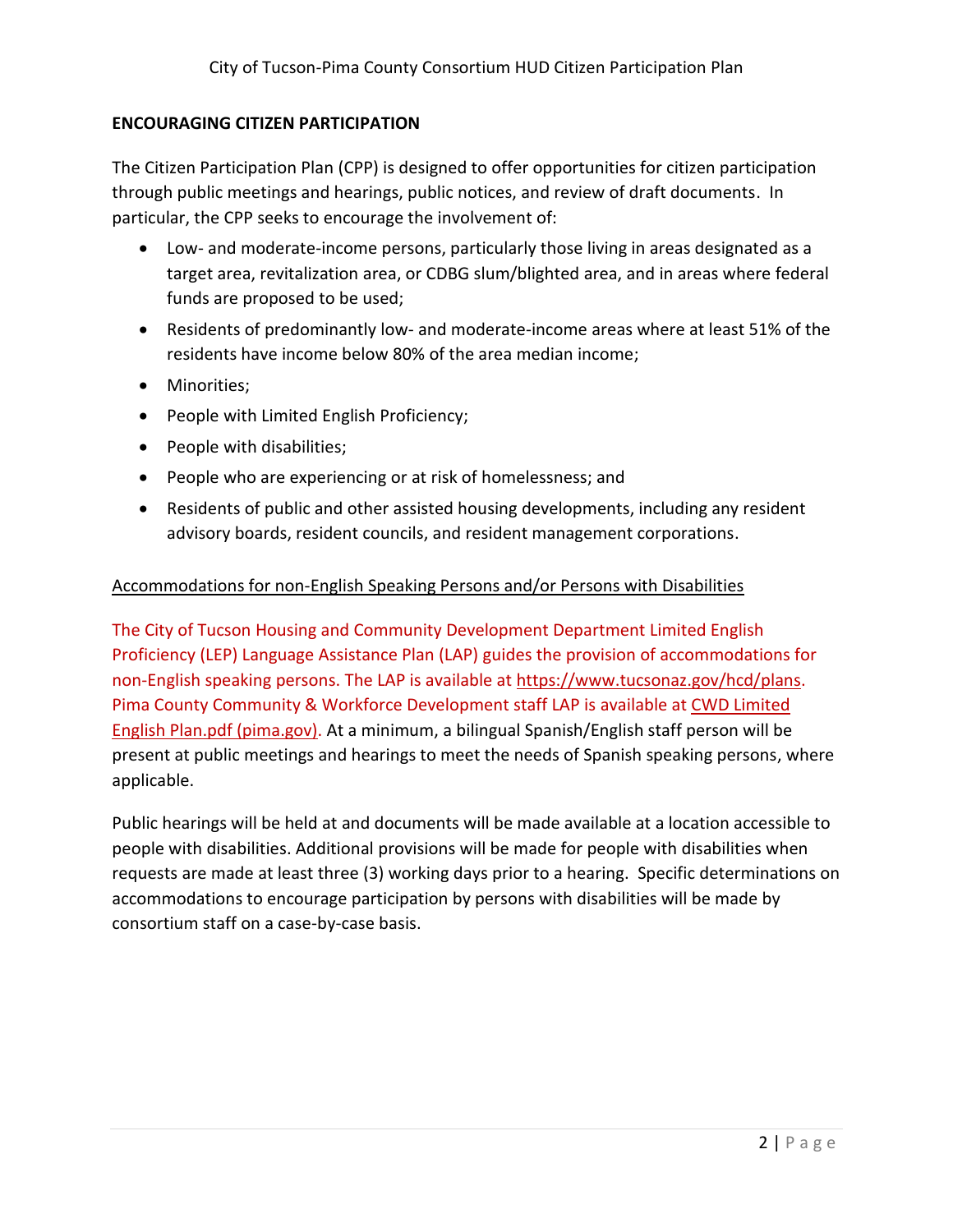#### <span id="page-5-0"></span>**CITIZEN PARTICIPATION PROCESS**

#### <span id="page-5-1"></span>City of Tucson-Pima County Consortium 5-Year HUD Consolidated Plan

The 5-year Consolidated Plan provides a framework for identifying priorities regarding affordable housing, people with special needs or experiencing or at risk of homelessness, and community development. The 5-year Consolidated Plan guides the long-term investment of HUD CPD resources. The 5-year Consolidated Plan is jointly prepared by the consortium members and generally available by May of a given year.

To encourage citizen participation in the 5-year Consolidated Plan, the consortium will:

- Utilize alternative public involvement techniques, such as the Internet, focus groups, and virtual meetings or hearings, when appropriate.
- Solicit input through online surveys publicized on the consortium members' websites and social media, and supplemented by mass emails to City and County stakeholders and Neighborhood Associations registered with the City of Tucson.
- Encourage program partners to market citizen participation opportunities to their clients.
- Consult with residents of public and assisted housing, including any resident advisory boards, resident councils, and resident management corporations, and with low-income residents of targeted revitalization areas in which public and assisted housing is located.
- Provide information to local public housing agencies about activities related to public housing developments and surrounding communities so the PHAs can make this information available at the annual public hearing(s) required for the Public Housing Agency Plan(s).
- Reach out to and consult with local and regional organizations, including the Tucson-Pima Collaboration to End Homelessness, incorporated jurisdictions in Pima County, and other organizations necessary to fulfill HUD consultation requirements, including businesses, developers, nonprofit organizations, philanthropic organizations, and community-, neighborhood-, and faith-based organizations.
- Reach out to and encourage the participation of broadband internet service providers, organizations engaged in narrowing the digital divide, and agencies whose primary responsibilities include the management of flood prone areas, public land or water resources, and emergency management agencies.
- Provide a limited number of free printed copies for those who request it.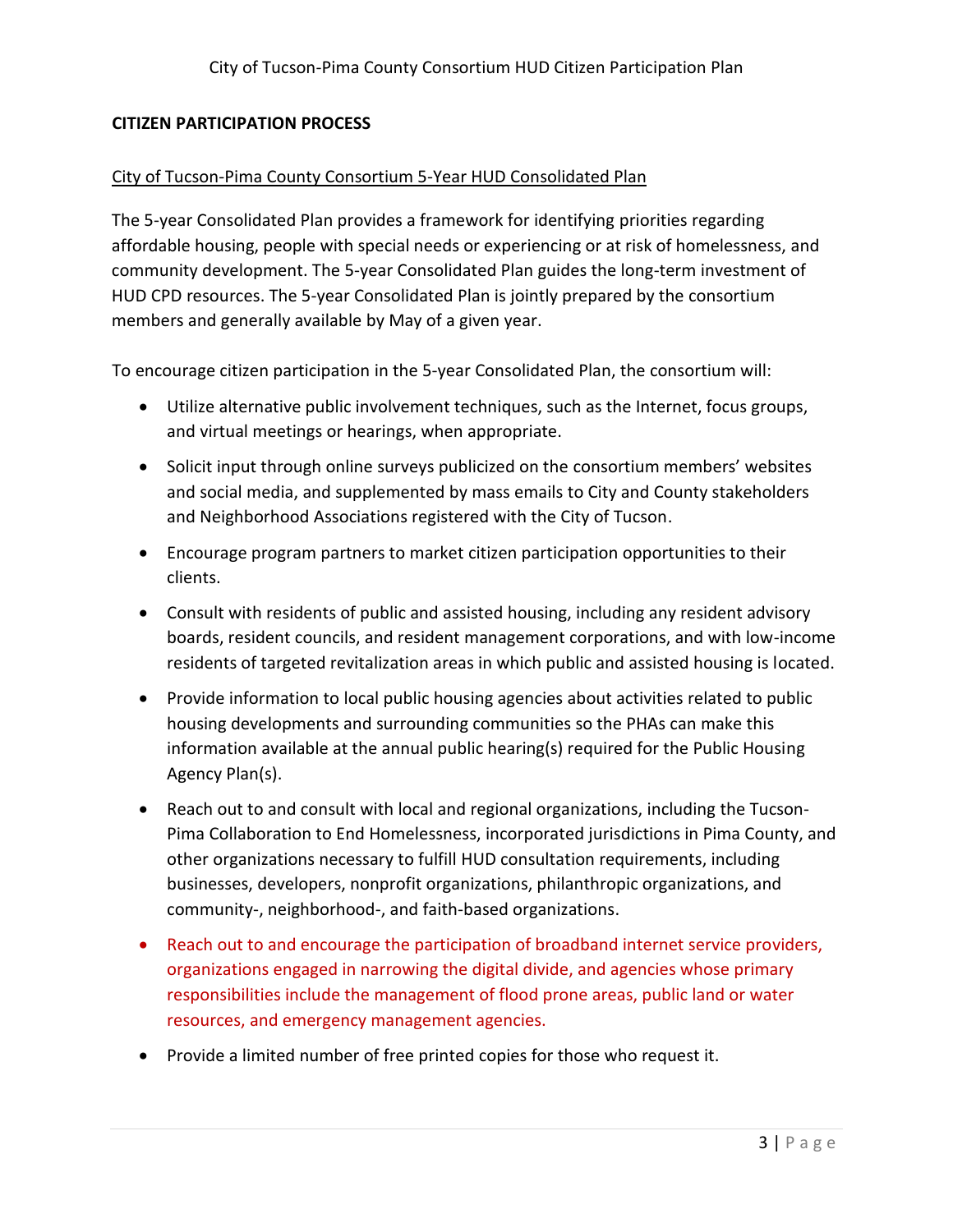# <span id="page-6-0"></span>*Consolidated Plan Public Meetings and Hearings*

The consortium will hold at least one public meeting and one public hearing for the 5-year Consolidated Plan. The public meeting will be held during Consolidated Plan preparation. A Mayor and Council public hearing and County Board of Supervisors public hearing will be held once the draft Consolidated Plan has been completed. The public meeting(s)/hearings will address:

- The amount of HUD funds covered by the Consolidated Plan anticipated to be made available on a fiscal year basis, and the amount of funds anticipated to benefit low- and moderate-income persons.
- The range of activities that may be undertaken.
- Affordable housing, homeless, special needs, and community development priorities.
- Plans to minimize the displacement of persons as a result of HUD CPD fund investments.
- Other aspects of the 5-year Consolidated Plan, as applicable.

Public meetings/ hearings will be held at accessible locations and times determined by the consortium with consideration made for public convenience.

## <span id="page-6-1"></span>*Consolidated Plan Public Comment Period*

The 5-year Consolidated Plan will be made available for review and comment for not less than thirty (30) days.

#### <span id="page-6-2"></span>Annual Action Plans

Annual Action Plans are prepared separately by the consortium members each year and describe the planned investment of HUD CPD resources for the coming year (July 1 – June 30). Annual Action Plans are typically completed by April of each year, unless there is a delay in HUD allocation announcements, in which case the consortium members will follow the guidance provided by HUD for that year. The City of Tucson is the lead agency for the HOME program, and their Annual Action Plan includes HOME funds for all consortium members.

# <span id="page-6-3"></span>*Annual Action Plan Public Hearings*

The consortium members will each hold at least two public hearings for input on the Annual Action Plan. The first hearing will be held during Annual Action Plan preparation. A Mayor and Council public hearing and County Board of Supervisors public hearing will be held once the draft Plans have been completed. All Annual Action Plan public hearings will address: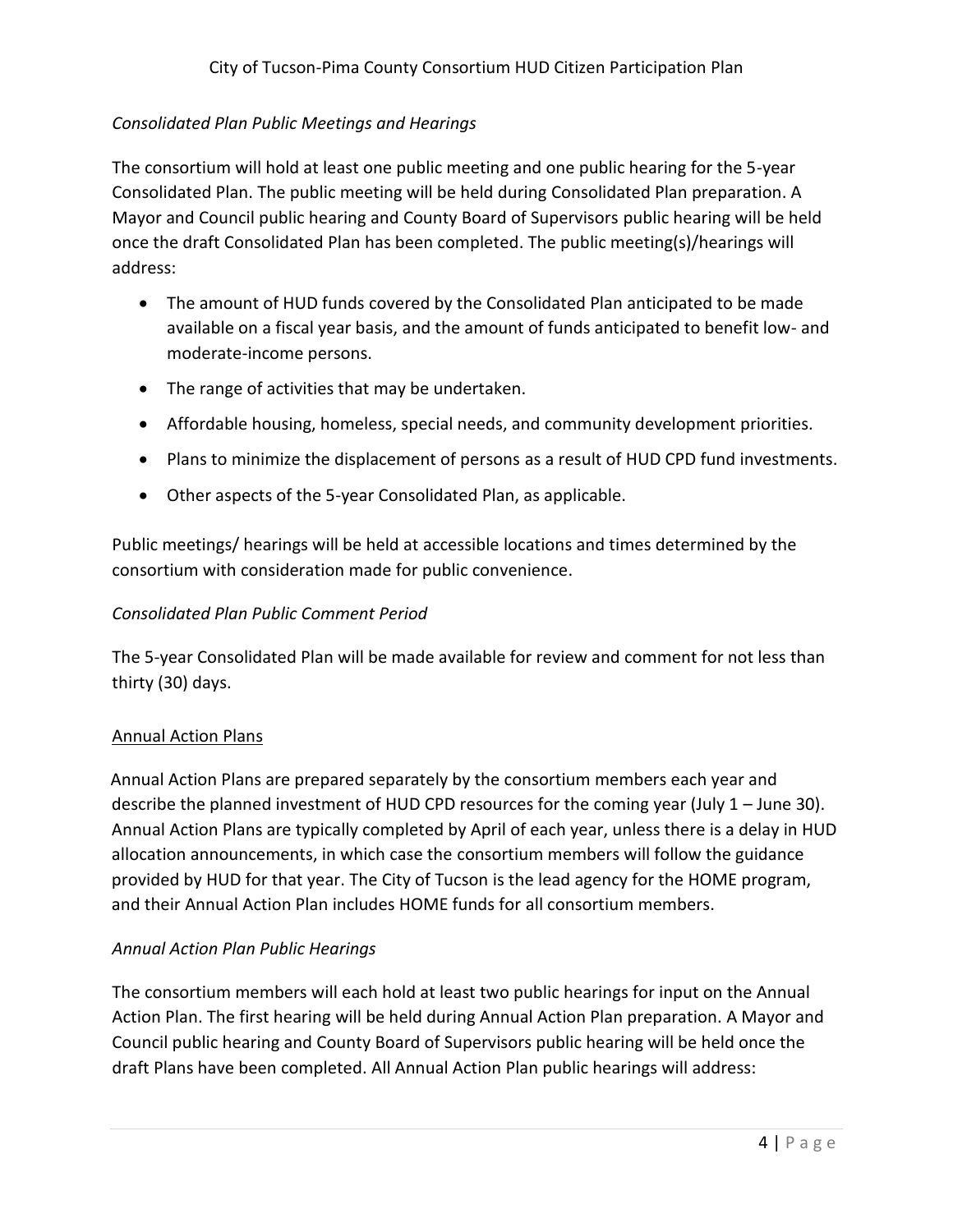- 1. The amount of CDBG resources anticipated to be made available during the program year, and the range of eligible activities that may be undertaken.
- 2. The amount of CDBG resources anticipated to benefit income qualified persons during the program year.
- 3. Plans to minimize the displacement of persons as a result of HUD CPD fund investments.
- 4. Other aspects of the Annual Action Plan, including review of program performance as applicable.

In preparing the Annual Action Plan, the City of Tucson will:

- Provide opportunities for consultation from local and regional organizations including: the Tucson-Pima Collaboration to End Homelessness; agencies that address housing, health, social services, employment or education needs; publicly-funded institutions of care that may discharge a person into homelessness; organizations engaged in narrowing the digital divide including broadband internet service providers; agencies whose primary responsibilities include the management of flood prone areas, public land or water resources, and emergency management agencies; and others as necessary to fulfill consultation requirements.
- Provide a limited number of free printed copies for those who request it.

In preparing the Annual Action Plan, Pima County will:

- Hold public hearings, meetings and/or workshops to solicit public input on the past year's project performance and recommendations for new project allocations for the upcoming program year.
- Hold meetings in identified CDBG target areas to discuss target area needs and eligible uses of CDBG funds relative to identified needs.
- Provide a limited number of free printed copies for those who request it.
- Require CDBG municipal subrecipients hold public meetings and/or hearings in their respective jurisdictions.

Public hearings will be held at accessible locations and times determined by the consortium members or subrecipients with consideration made for public convenience.

#### <span id="page-7-0"></span>*Annual Action Plan Public Comment Period*

The Annual Action Plans will be made available for review and comment for not less than thirty (30) days.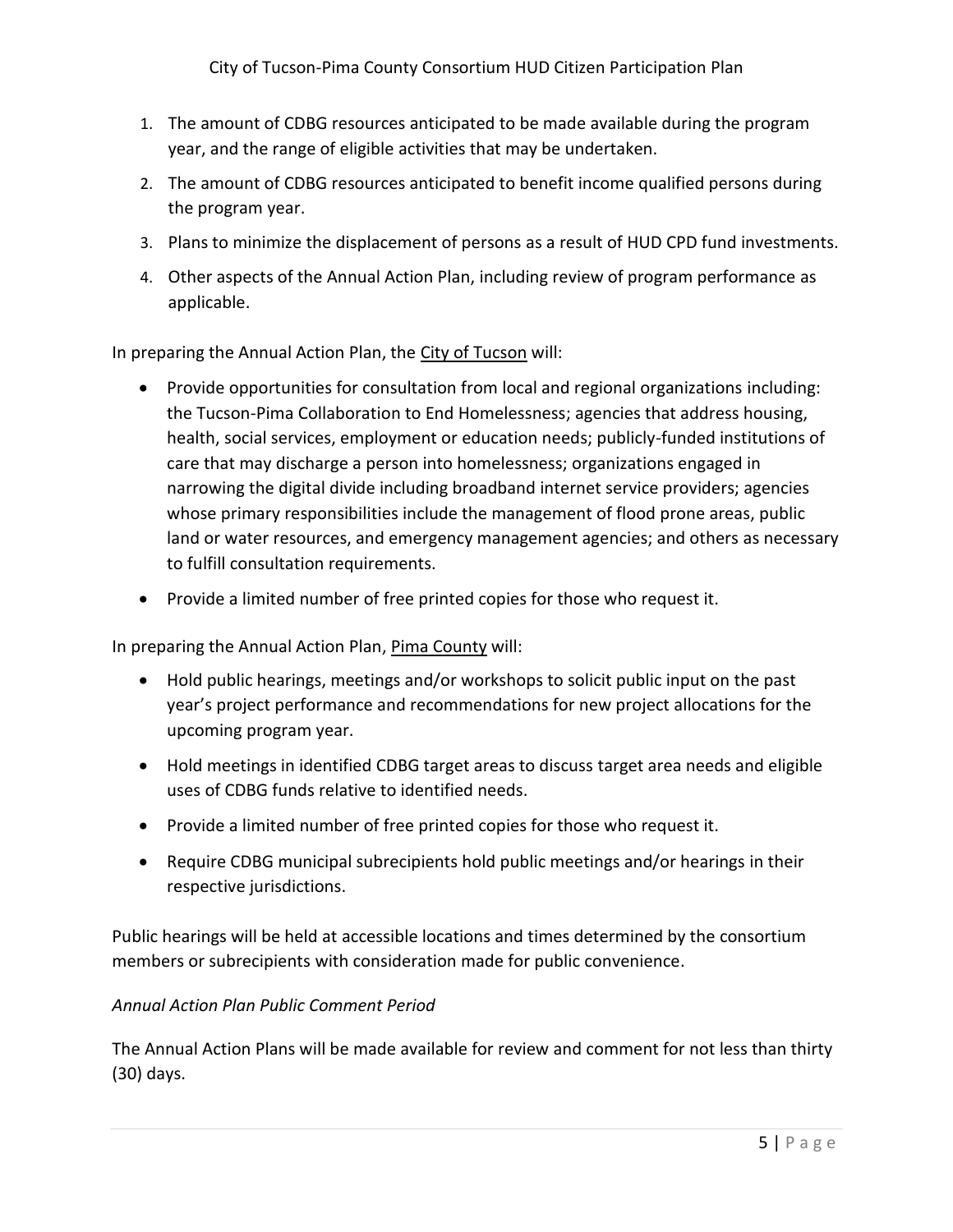# <span id="page-8-0"></span>Consolidated Annual Performance Report (CAPER)

The Consolidated Annual Performance Report (CAPER) is separately prepared by the consortium members by September of each year and describes the actual investment of HUD CPD resources during the prior year. The City of Tucson CAPER includes HOME funds activity for all consortium members.

#### <span id="page-8-1"></span>*CAPER Public Comment Period*

On or around September 1 of any given year, the consortium members will make available the draft Comprehensive Annual Performance Evaluation Reports (CAPER) for a 15-day public comment period that will end no later than September 28.

#### <span id="page-8-2"></span>**PUBLIC NOTICES**

Public notices of each public meeting, hearing and/or public comment period will be provided not less than 7 (seven) days prior to the public meeting/hearing or beginning of the public comment period, whichever comes first. Combined notices may be provided for public meeting(s)/hearing(s) and public comment periods, or for multiple documents when the public comment periods are the same.

Public notices will be published in a local newspaper of general circulation, posted on the consortium members' websites, and provided to program partners. Pima County may mail notices directly to county residents when feasible.

Notices that include a public meeting/hearing will indicate the date, time and location of the scheduled meeting(s) and reference the topics that will be considered. Public notices regarding draft documents available for public comment will include a summary of the applicable document, the physical location and website where citizens may review copies of draft plans, and a mailing address, email address, and fax number for submittal of comments.

#### <span id="page-8-3"></span>Exceptions to Public Comment Periods and Public Notices

In the event of a local, state, or federally declared disaster or emergency, the consortium members may follow expedited procedures approved by HUD.

• In accordance with HUD guidance issued on April 9, 2020 regarding CARES Act funding, the consortium may follow expedited procedures to draft, propose or amend the Citizen Participation Plan, Consolidated Plan and/or Annual Action Plan to provide for not less than five (5) days public notice and opportunity to comment. In-person public hearings will not be required.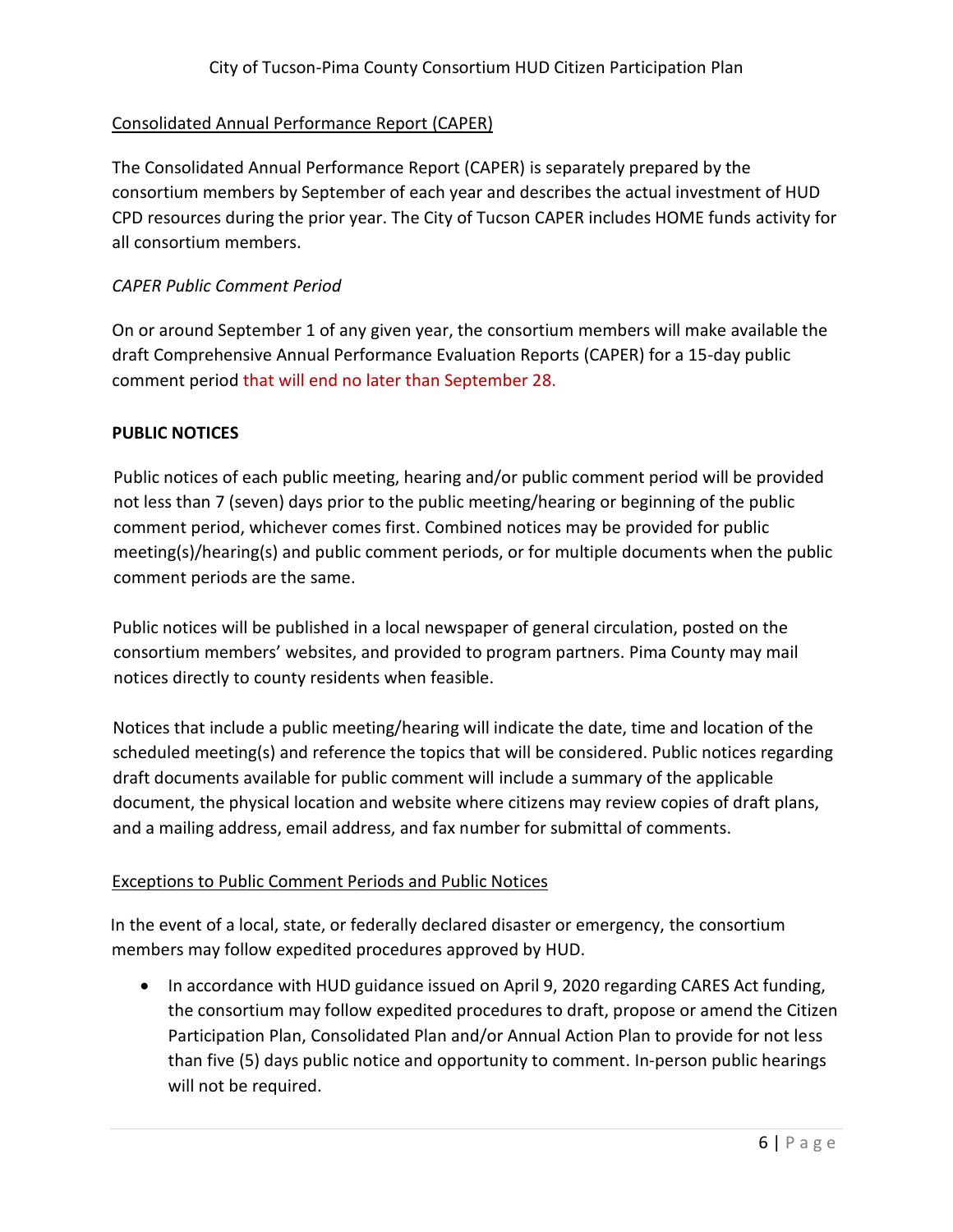• In accordance with HUD guidance issued on September 13, 2021 regarding HOME-ARP funding, the consortium may follow expedited procedures to draft, propose or amend the Consolidated Plan and/or Annual Action Plan to provide for not less than fifteen (15) days public notice and opportunity to comment.

#### <span id="page-9-0"></span>**PUBLIC ACCESS TO INFORMATION**

The consortium members will provide citizens, public agencies and other interested parties with reasonable and timely access to public records relating to their past use of HUD funds and related assistance for the previous five years. The 5-year Consolidated Plan, Annual Action Plan and CAPER will be posted on the consortium member websites.

#### <span id="page-9-1"></span>**COMMENT AND COMPLAINT PROCEDURES**

#### <span id="page-9-2"></span>**Comments**

Any citizen, organization, or group desiring to make a comment regarding the 5-year Consolidated Plan, the Annual Action Plan, or the Comprehensive Annual Performance Evaluation Report (CAPER), may do so in writing, or by email to the consortium member(s) during the public comment period, or in writing or verbally during the public meeting(s)/ hearing(s).

The consortium member(s) will respond to written and email comments within 15 working days of receiving the comment where practicable. Responses will be provided in the same manner in which they were submitted. Comments received during the public comment period will be made a part of the public record and provided to Mayor and Council and/or the County Board of Supervisors. A summary of comments received and responses to each will be attached to the final 5-Year Consolidated Plan, Annual Action Plan, or CAPER submitted to HUD. Citizens may also submit comments directly to HUD; however, comments submitted directly to HUD cannot be made a part of the public record unless also submitted to the consortium member(s).

#### <span id="page-9-3"></span>**Complaints**

Throughout the year, the consortium member(s) will provide a substantive response to every written citizen complaint related to the 5-year Consolidated Plan, amendments, Annual Action Plan, or CAPER within 15 working days of receiving the complaint where practicable.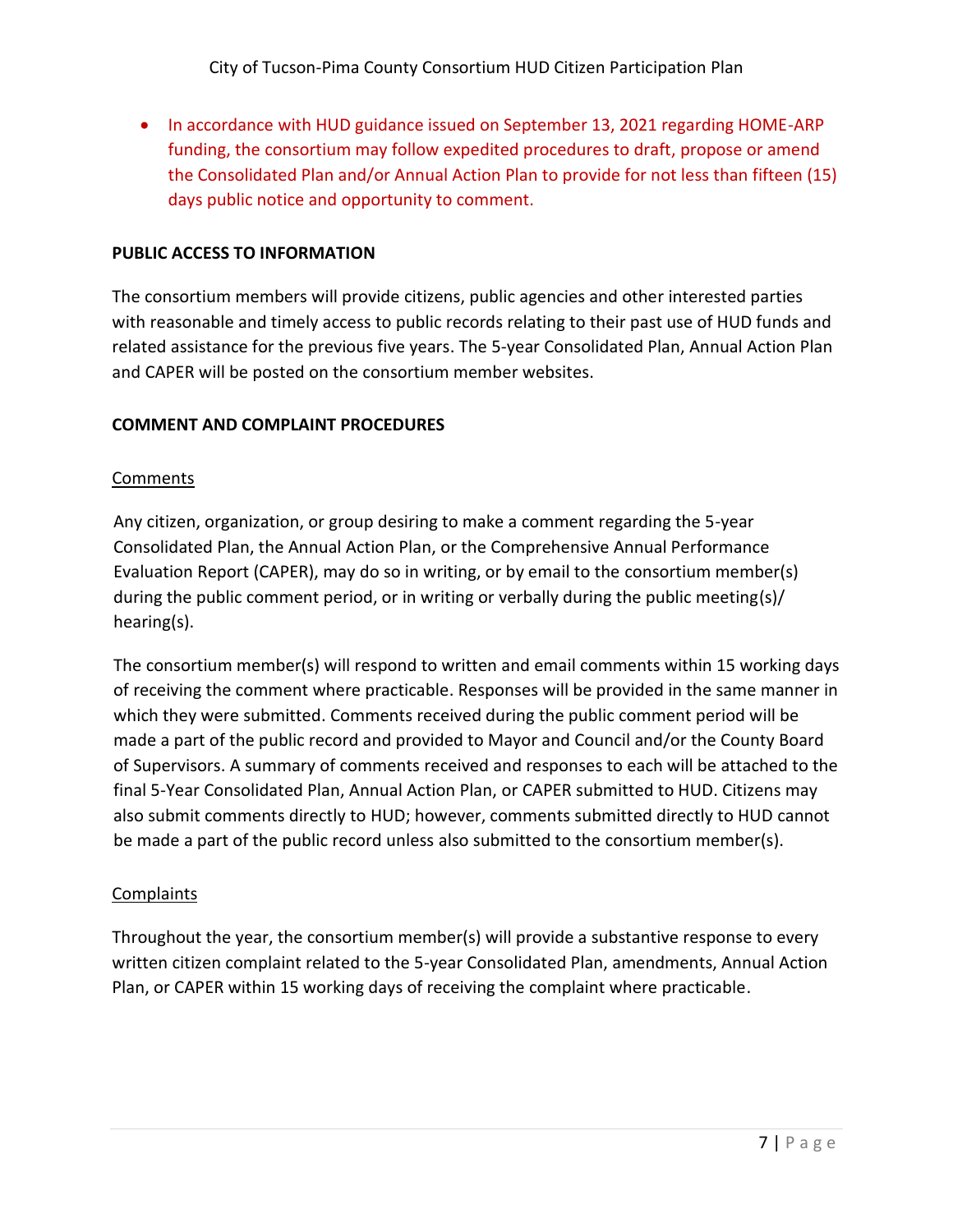# <span id="page-10-0"></span>**CRITERIA AND PROCESS FOR SUBSTANTIAL AMENDMENTS TO THE 5-YEAR CONSOLIDATED PLAN OR ANNUAL ACTION PLAN**

#### <span id="page-10-1"></span>Substantial Amendment Criteria

- 1. Changes made to funding priorities in the Consolidated Plan when not undertaken through submission of an Annual Action Plan.
- 2. Changes made to allocation priorities or methods of distribution described in an Annual Action Plan.
- 3. Changes in the use of program funding from one eligible activity or project to another in an amount greater than twenty percent (20%) of the annual program allocation, including deleting a project and reprogramming funds from one activity or project to another.
- 4. The addition of a project or activity not originally described in an Annual Action Plan.
- 5. Addition of new HUD programs that must be included in the Consolidated Plan.

A change in the HUD annual allocation of funds received after submission of an Annual Action Plan will not be considered a substantial amendment.

#### <span id="page-10-2"></span>Substantial Amendment Process

When a substantial amendment is made, a 30 (thirty) day public comment period will be provided and a public hearing will be held.

- 1. Public notice of the proposed amendment will be published in a local newspaper of general circulation and posted on the City of Tucson and/or Pima County website not less than seven (7) days prior to the public comment period or public hearing, whichever comes first. Amendments to the Pima County Annual Action Plan or CAPER will include notification of local governments. The notice will include a summary of the proposed amendment, a request for public comments, the start and end dates of a 30-day public comment period, the physical location and website where citizens may review copies of draft plans, and a mailing address and email address to submit comments.
- 2. The amendment(s), public comments received, and the response(s) of the consortium member(s) will be provided to the Mayor and City Council and/or Board of Supervisors for review and approval at a public hearing.
- 3. The consortium member(s) will notify HUD of any amendments executed, public comments received, and the response(s) of the consortium member(s).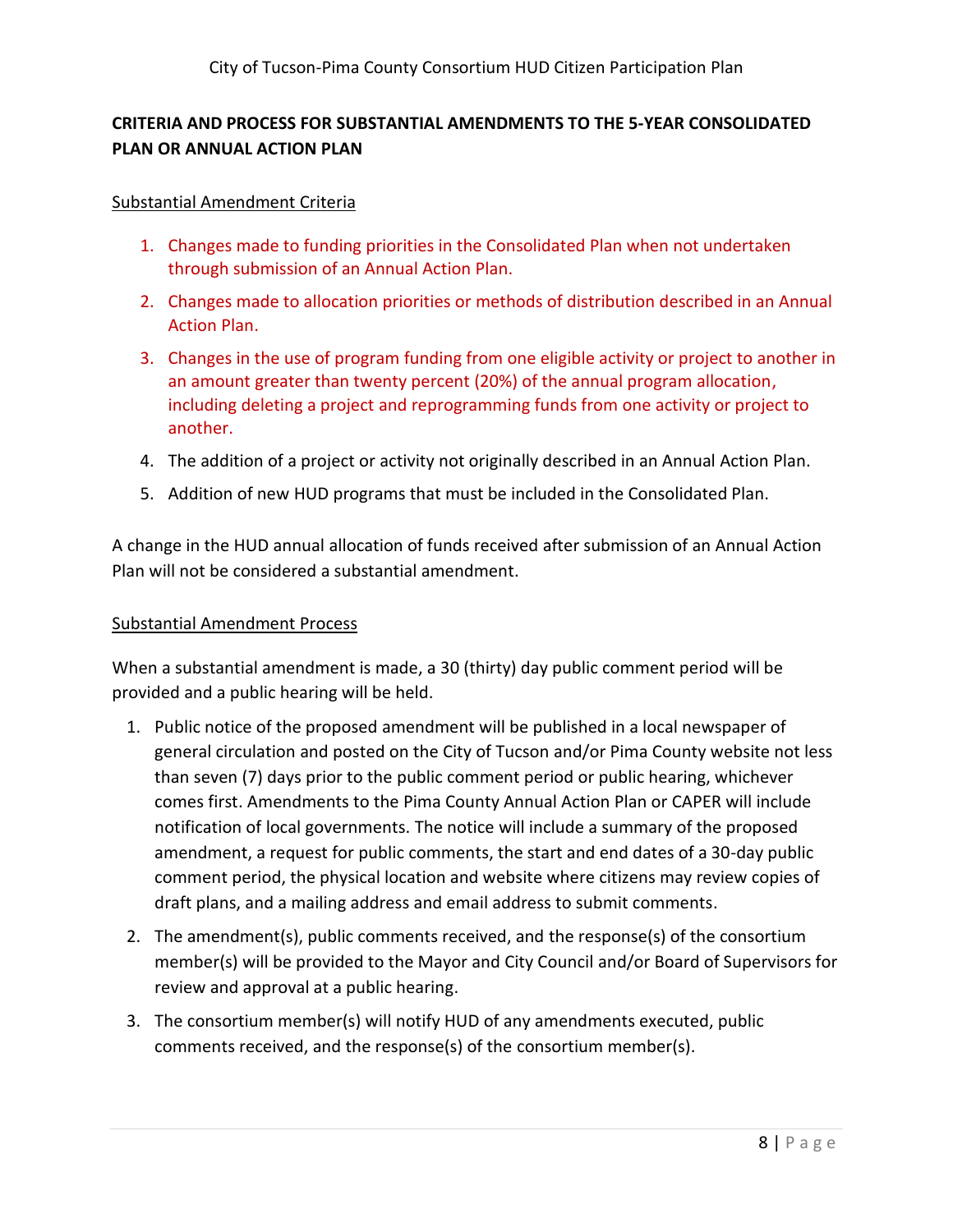#### <span id="page-11-0"></span>Minor Amendment Criteria and Process

All changes to the Consolidated Plan or Annual Action Plan that do not meet the substantial amendment criteria defined above will be considered minor amendments and not subject to notification, public hearing and public comment period requirements. Minor amendments will be incorporated into the CAPER for review during the public comment period and submitted to HUD annually.

#### <span id="page-11-1"></span>**TECHNICAL ASSISTANCE**

The consortium members will provide technical assistance to any persons or groups interested in commenting on the Consolidated Plan, Annual Action Plans, or CAPERs. The consortium members will also provide technical assistance to very-low and low-income persons and groups representative of very-low and low-income persons in developing proposals for funding under the programs covered by the Consolidated Plan.

#### <span id="page-11-2"></span>**ANTI-DISPLACEMENT PLAN**

The consortium will take all reasonable steps to minimize the displacement of persons assisted through the use of HUD CPD funds. The consortium members will:

- Avoid or minimize permanent displacement whenever possible and only take such action when no other viable alternative exists.
- Consider the impact on people and properties when funding activities and projects.

When displacement is unavoidable, the consortium will follow the Guide form Residential Antidisplacement and Relocation Assistance Plan under Section 104(d) of the Housing and Community Development Act of 1974, as amended.

#### <span id="page-11-3"></span>One-for-one Unit Replacement

The consortium members will replace all low- and moderate-income housing units, whether occupied or vacant, that will be demolished or converted to a use other than as low- and moderate-income housing using HUD CPD funds. All replacement housing will be provided within three years of the commencement of the demolition or conversion. This includes any property obtained through a public undertaking. Before obligating or expending funds that will directly result in demolition or conversion, the consortium member(s) will make public and submit to the HUD Field Office the following information in writing.

• A description of the proposed assisted activity;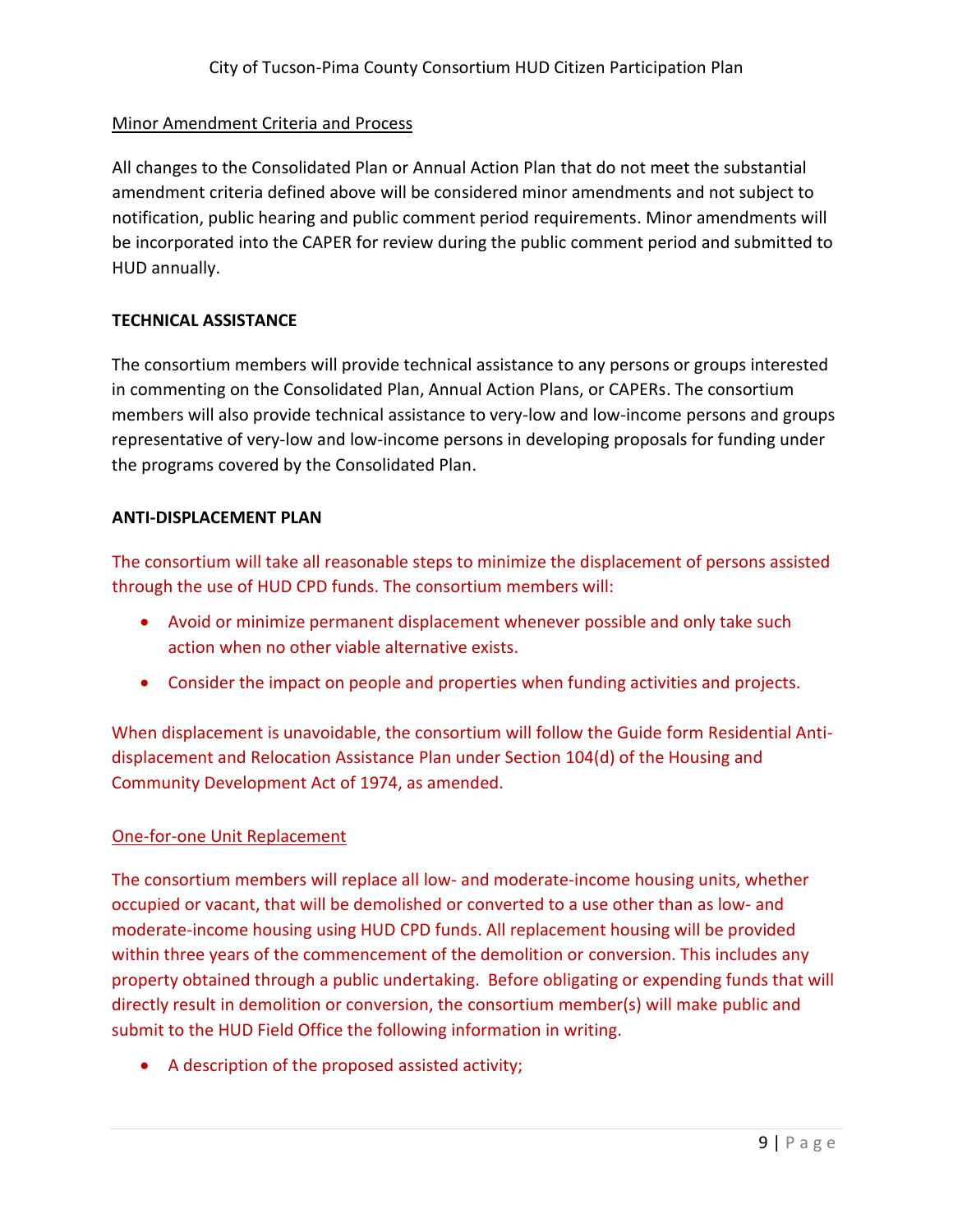- The general location on a map and approximate number of dwelling units by size (number of bedrooms) that will be demolished or converted to a use other than for lowand moderate-income dwelling units as a direct result of the assisted activity;
- A time schedule for the commencement and completion of the demolition or conversion;
- The general location on a map and approximate number of dwelling units by size (number of bedrooms) that will be provided as replacement dwelling units;
- The source of funding and a time schedule for the provision of replacement dwelling units; and
- The basis for concluding that each replacement dwelling unit will remain a low- and moderate-income dwelling unit for at least 10 years from the date of initial occupancy (i.e.: Deed of Trust, Deed Restriction, etc.).

The consortium member(s) will provide relocation assistance to each low- and moderateincome household displaced by the demolition or conversion. Assistance will be provided to relocated and displaced persons according to the calculation of benefits required by the Uniform Property Acquisition and Relocation Act of 1970, as amended.

#### <span id="page-12-0"></span>Temporary Displacement

Some activities may involve temporary displacement, such as substantial rehabilitation of a single-family owner-occupied home or lead based paint abatement. When temporary displacement cannot be avoided, consortium members will provide affected residents with the information required by the URA and will:

- Provide temporary living accommodations while the unit is uninhabitable.
- Move and temporarily store household goods and effects during the time the unit is uninhabitable.
- Reimburse all reasonable out-of-pocket expenses incurred in connection with the temporary relocation, including moving costs and any increased rent and utilities.

#### <span id="page-12-1"></span>Permanent Displacement

In the event permanent movement (displacement) is unavoidable, consortium members will require a project plan that will:

• Follow current regulations, notices and policies when preparing information statements and notices.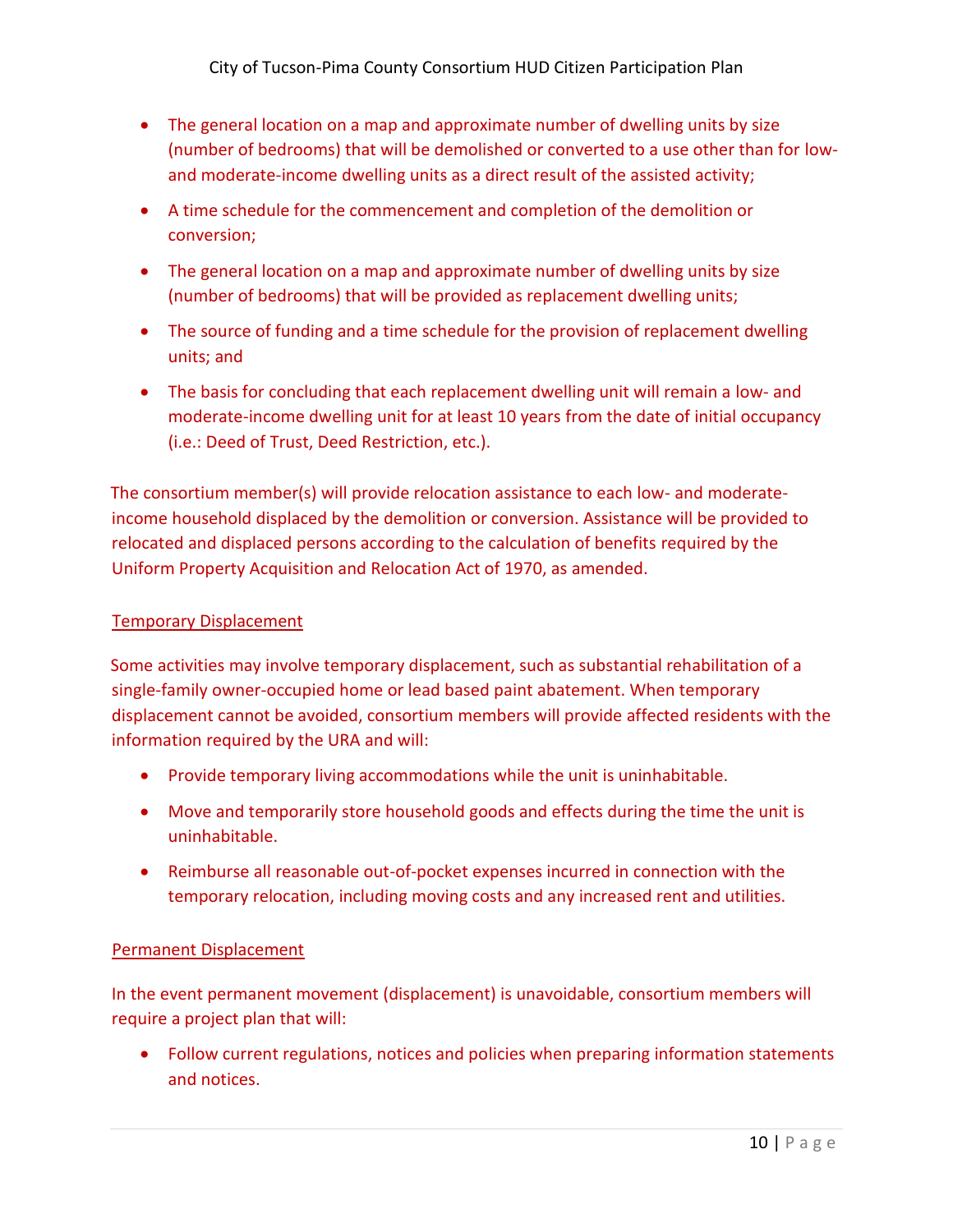- Provide written notification to eligible property owners or tenants who may be displaced and/or relocated due to an approved project activity.
- Assist those displaced in locating affordable, safe, decent and comparable replacement housing.
- Provide for reasonable benefits to any person permanently displaced as a result of the use of funds.
- Ensure that "just compensation" for acquired property (as determined by appraised fair market value) is paid, when applicable.
- Provide information about equal opportunity and fair housing laws to ensure that the relocation process does not result in different or separate treatment on account of race, color, national origin, religion, sex, disability, familial status or source of income.
- Contingent upon availability, provide other housing assistance to displaced households, such as Section 8 Housing Choice Vouchers, Conventional Public Housing or any other federally funded program for which they might qualify.

#### <span id="page-13-0"></span>Assistance to Aliens

An alien who is not lawfully present in the United States is prohibited from receiving assistance under the Uniform Relocation Act (49 CFR 24.208). When an alien is ineligible and the ineligibility would result in exceptional and extremely unusual hardship to a spouse, parent, or child who is a US Citizen, an exception may be requested from HUD. HUD must make a final determination of eligibility before any assistance is provided.

#### <span id="page-13-1"></span>**CONTACT INFORMATION**

To comment on this Citizen Participation Plan and any related documents or programs or request additional information, please contact one of the following consortium members.

#### <span id="page-13-2"></span>The City of Tucson

Housing and Community Development Department Physical Address: 310 N. Commerce Park Loop, Tucson, AZ 85745 Mailing Address: P.O. Box 27210, Tucson, AZ 85726-7210 Email Address: HCDAdmin@tucsonaz.gov Phone Number: 520-791-4171 Fax Number: 520-791-5407 Website: <https://www.tucsonaz.gov/hcd>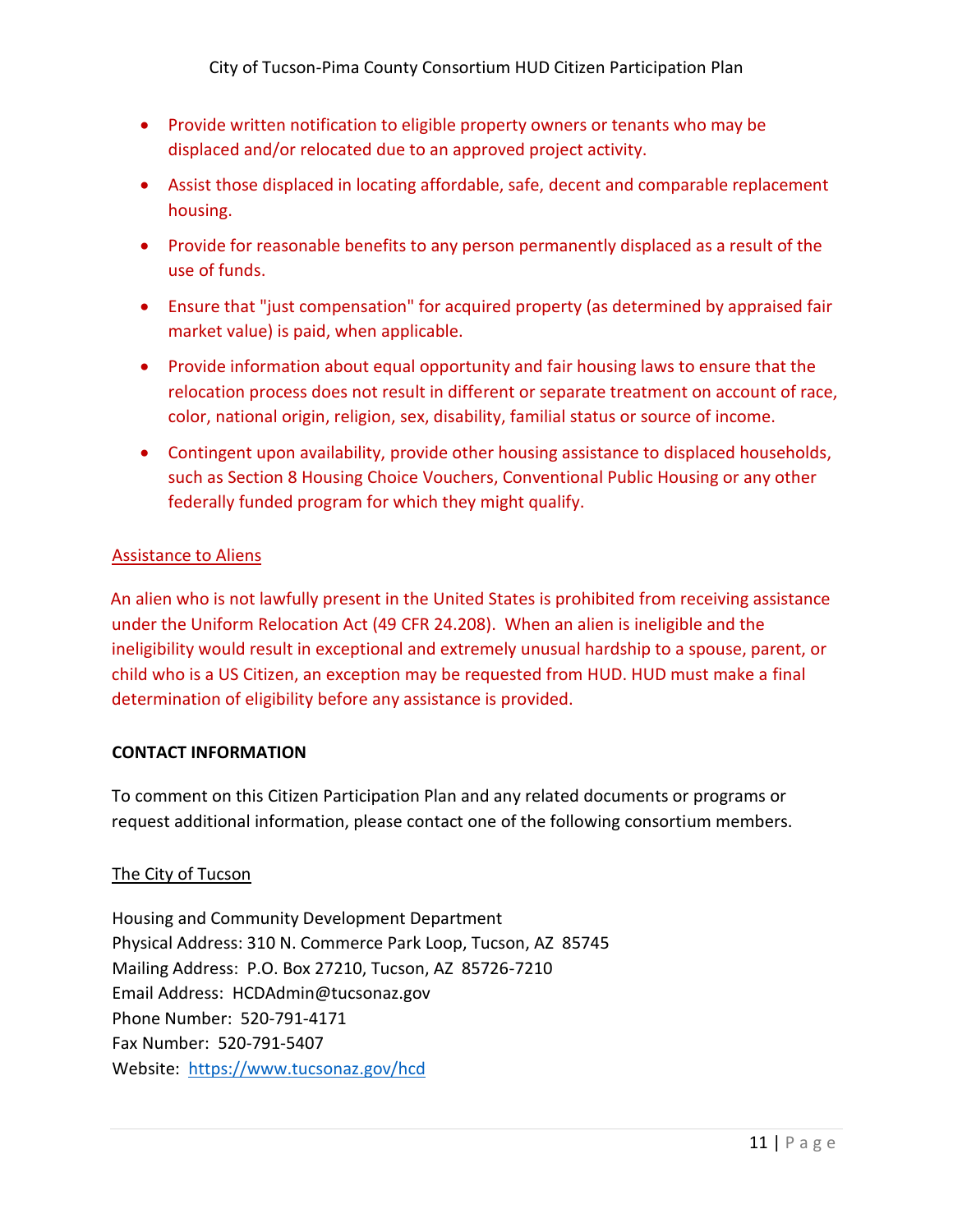## <span id="page-14-0"></span>Pima County

Community and Workforce Development Physical Address: 2797 E Ajo Way, Tucson, AZ 85713 Phone Number: 520-724-3777 Fax Number: 529-724-6796 Website: <https://www.pima.gov/cms/One.aspx?portalId=169&pageId=18389>